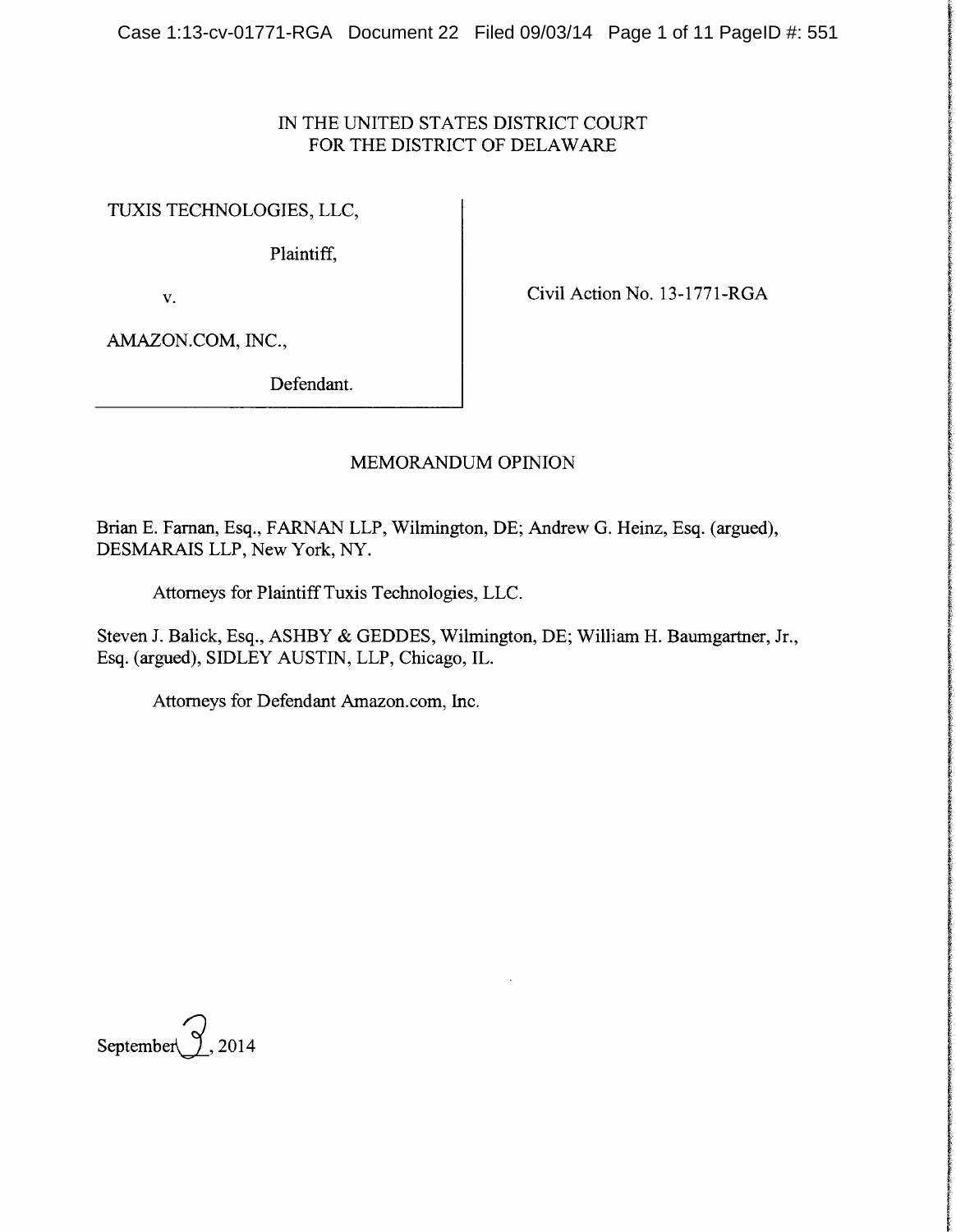Case 1:13-cv-01771-RGA Document 22 Filed 09/03/14 Page 2 of 11 PageID #: 552

Numbard G. andrews **ANDREW** 

Before the Court is the Motion of Amazon.com, Inc. to Dismiss for Failure to State a Claim. (D.I. 10). The motion is fully briefed (D.I. 11, 12 & 14) and oral argument was held on May 23, 2014. (D.I. 21). For the reasons that follow, Amazon.com Inc.'s Motion is granted with respect to claim  $1<sup>1</sup>$ 

## **I. BACKGROUND**

This is a patent infringement case filed by Tuxis Technologies, LLC on October 29,

2013. (D.I. 1). Tuxis alleges infringement of the 6,055,513 ("the '513 patent") against

Amazon.com, Inc. The '513 patent relates to a method of upselling, and the patentees describe

the invention as follows:

Apparatus and methods are provided for effecting remote commerce, such as in telemarketing (either inbound or outbound) and in electronic commerce, which are particularly adapted for the intelligent selection and proffer of products, services or information to a user or customer. In one aspect of the invention, goods, service[ s] or information are provided to the user via electronic communication, such as through a telephone, videophone or other computer link, as determined by the steps of first, establishing communication via the electronic communications device between the user and the system to effect a primary transaction or primary interaction, second, obtaining data with respect to the primary transaction or primary interaction, including at least in part a determination of the identity of the user or prospective customer, third, obtaining at least a second data element relating to the user, fourth, utilizing the primary transaction or primary interaction data along with the at least second data element as factors in determining at least one good, service or item of information for prospective upsell to the user or prospective customer, and offering the item to the prospective customer. In the preferred embodiment, the selection of the proffer of goods, services or information comprises an upsell with respect to the primary transaction or primary interaction data. The offer of the upsell is preferably generated and offered in real time, that is, during the course of the communication initiated with the primary transaction or primary interaction.

<sup>1</sup> Claim 1 is the only claim that received any significant attention during the briefing and oral argument. Therefore, the Court's invalidity determination is confined to that claim.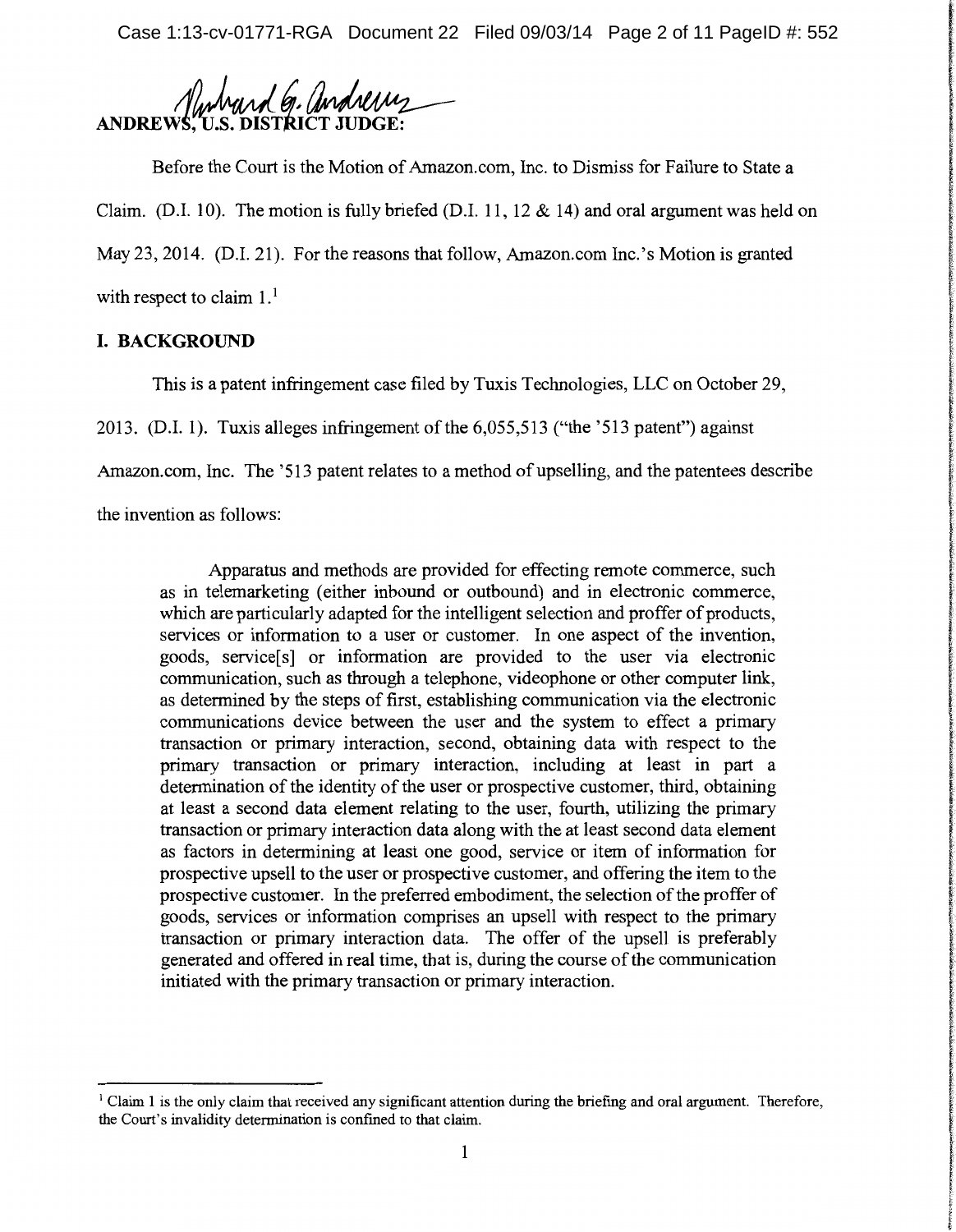'513 patent, Abstract. Claim 1 of the '513 patent is representative of the numerous asserted

claims. Claim 1 recites:

A method for providing offers in real time of an item constituting a good or a service in the form of offers for purchase of the item to prospective customers as users of the system, utilizing an electronic communications device, comprising the steps of:

establishing a communication via the electronic communications device between the user and the system for [the] purpose of a user initiated primary transaction for purchase of a specific good or service,

**International Access** 

ince produce a different agreement and a statement

obtaining primary transaction data with respect to the primary transaction, including the identity of the prospective customer and of the good or service for purchase in the primary transaction,

generating an upsell offer as a result of the user initiated primary transaction by:

utilizing the identity of the prospective customer to obtain at least a second data element relating to the user,

utilizing at least in part the primary transaction data including the identity of the good or service of the primary transaction and the second data element and determining at least one item for a prospective upsell transaction with the prospective customer, and

offering the item to the prospective customer and receiving an acceptance of the offer from at least one user in real time during the course of the user initiated communication.

*Id., claim 1.* The term "upsell" is defined in the patent to be "an offer or provision of a good or

service which is selected for offer to the customer and differs from the good or service for which

the primary contact was made." *Id.* at 13:38-41. The patentee defined "real time" as "during the

course of the communication initiated with the primary transaction or primary interaction." *Id.* at

Abstract.

In response, Amazon asserts the '513 patent's claims are invalid because they do not

claim patent-eligible subject matter under 35 U.S.C. § 101.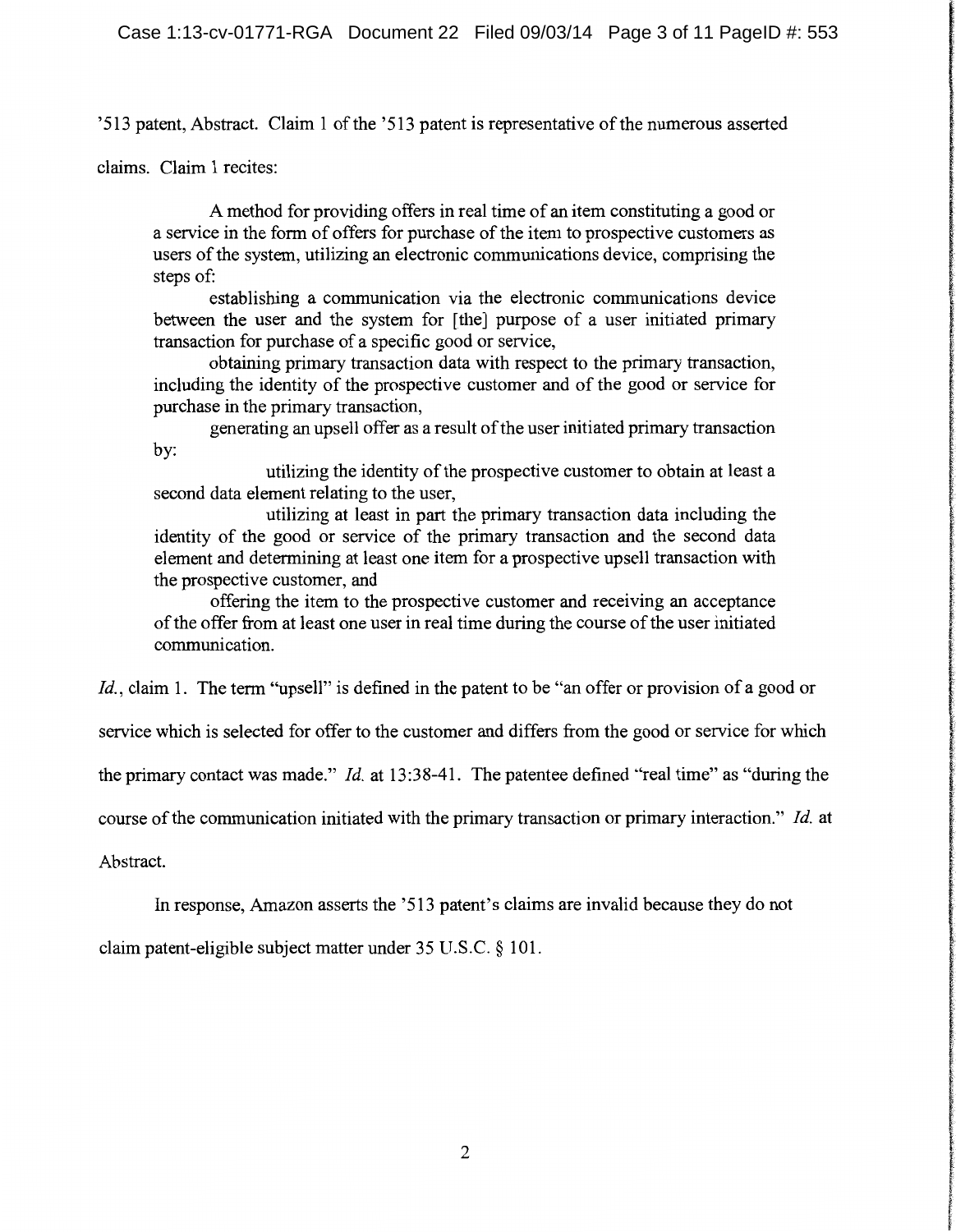## **II. LEGALSTANDARD**

At the motion to dismiss stage a patent claim can be found directed towards patent ineligible subject matter if the *"only* plausible reading of the patent must be that there is clear and convincing evidence of ineligibility."<sup>2</sup>*Ultramercial, Inc. v. Hulu, LLC,* 722 F.3d 1335, 1339 (Fed. Cir. 2013) (emphasis in original), *vacated,* 134 S. Ct. 2870 (2014). 3 Section 101 provides that, "Whoever invents or discovers any new and useful process, machine, manufacture, or composition of matter, or any new and useful improvement thereof, may obtain a patent therefor, subject to the conditions and requirements of this title." 35 U.S.C. § 101. To this broad statement of what can be protected via a patent, the Supreme Court has recognized "three narrow categories of subject matter outside the eligibility bounds of  $\S$  101—laws of nature, physical phenomena, and abstract ideas." *Ultramercial,* 722 F.3d at 1341. The purpose of these carve outs are to protect the "basic tools of scientific and technological work." *Mayo Collaborative Servs. v. Prometheus Labs., Inc.,* 132 S. Ct. 1289, 1293 (2012). However, "a process is not unpatentable simply because it contains a law of nature or a mathematical algorithm," but "an application of a law of nature or mathematical formula to a known structure or process may well be deserving of patent protection." *Id.* at 1293-94 (quotation marks and italics omitted). The "[Supreme Court] has ... made clear [that] to transform an unpatentable law of nature into a patent-eligible application of such a law, one must do more than simply state the law of nature while adding the words 'apply it.'" *Id.* at 1294 (emphasis omitted).

<sup>&</sup>lt;sup>2</sup> The Court issued an oral order directing Tuxis to identify the asserted claims in the  $313$  patent and provide proposed constructions for any claim terms it believed required construction. Tuxis indicated that two important terms, "up sell" and "real time," are defined in the patent and that "the remaining terms in the asserted claims of the '513 patent ... are used in accordance with their plain and ordinary meaning, and thus do not require construction." (D.1.15,p.1).

<sup>3</sup> Although the Supreme Court vacated and remanded the *Ultramercial* decision for further consideration in light of its recent opinion in *Alice Corp.,* I do not believe any of the propositions for which I cite *Ultramerical* have been overruled.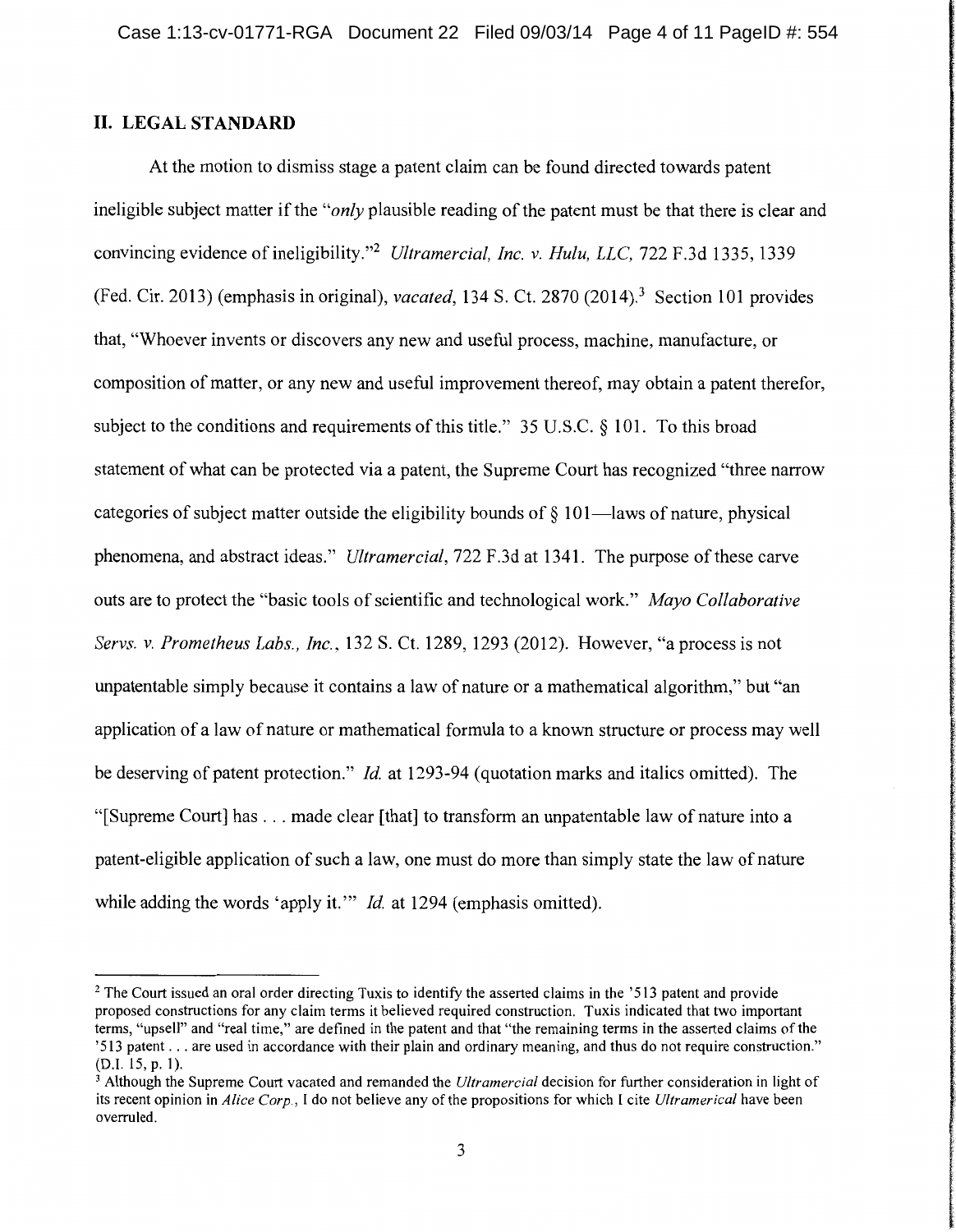The Supreme Court recently reaffirmed the framework laid out in *Mayo* for distinguishing "patents that claim laws of nature, natural phenomena, and abstract ideas from those that claim patent-eligible applications of those concepts." *Alice Corp. Pty. Ltd. v. CLS Bank Int'l*, 573 U.S. , at (slip op., at 7) (2014). First, the court must determine whether the claims are drawn to a patent-ineligible concept. *Id.* If the answer is yes, the court must look to the rest of the claim to see if there is an "inventive concept'—*i.e.*, an element or combination of elements that is 'sufficient to ensure that the patent in practice amounts to significantly more than a patent upon the [ineligible concept] itself."' *Id.* (alteration in original); *see also Accenture Global Servs., GmbH v. Guidewire Software, Inc.,* 728 F.3d 1336, 1341 (Fed. Cir. 2013) ("[T]he court must first 'identify and define whatever fundamental concept appears wrapped up in the claim.' Then, proceeding with the preemption analysis, the balance of the claim is evaluated to determine whether 'additional substantive limitations ... narrow, confine, or otherwise tie down the claim so that, in practical terms, it does not cover the full abstract idea itself."' (internal citation omitted)). Furthermore, "the prohibition against patenting abstract ideas cannot be circumvented by attempting to limit the use of the formula to a particular technological environment or adding insignificant postsolution activity." *Bilski v. Kappas,* 130 S. Ct. 3218, 3230 (2010) (internal quotation marks omitted).

#### **III. DISCUSSION**

In applying the framework set out above, it is clear that the claim 1 of the '513 patent is drawn to unpatentable subject matter. It claims the fundamental concept of upselling-a marketing technique as old as the field itself. While the additional limitations of the claim do narrow its scope, they are insufficient to save it from invalidity.

 $\overline{4}$ 

r l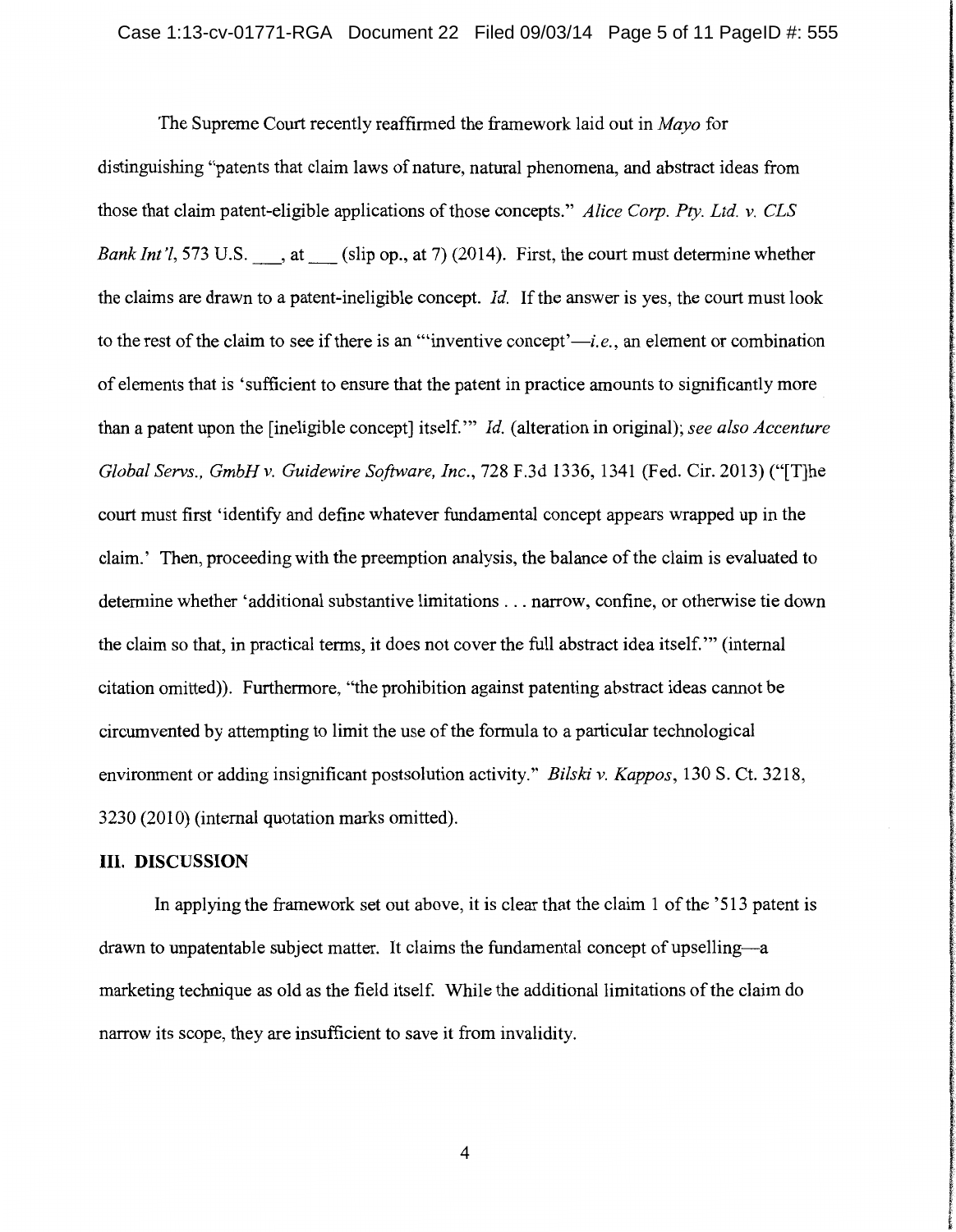#### *1. Fundamental Concept*

Claim 1 is a method claim, and therefore falls within the statutory class of processes. *See*  35 U.S.C. § lOO(b). Amazon argues that claim 1 is "directed to the basic idea of offering something to a customer based on his or her interest in something else," a concept that "has been a cornerstone of commercial activity since time immemorial." (D.I. 11, p. 9). It "simply deconstruct[s] the abstract concept of cross-selling<sup>4</sup> into a series of constituent and inherent steps according to which a customer makes contact with a merchant for the purpose of one purchase transaction, and the merchant offers a second purchase transaction." *(Id.* at p. 10 (footnote added)). Tuxis agrees upselling is an abstract idea. (D.I. 12, p. 7). Instead, Tuxis argues that "the claims are patent-eligible because they are meaningfully limited and do not pre-empt use of that abstract concept." *Id.* Because the parties are in accord regarding the classification of upselling as an abstract idea, the  $\S$  101 analysis progresses to the second step.

#### *2. Preemption Analysis*

Once an abstract idea is identified, the Court must perform a preemption analysis and determine whether the remainder of the claim includes limitations that "narrow, confine, or otherwise tie down the claim so that, in practical terms, it does not cover the full abstract idea itself." *Accenture,* 728 F.3d at 1341. "[T]he relevant inquiry is whether a claim, as a whole, includes meaningful limitations restricting it to an application, rather than merely an abstract idea." *Ultramercial,* 722 F.3d at 1344 (emphasis omitted). "A claim that recites an abstract idea must include 'additional features' to ensure 'that the [claim] is more than a drafting effort designed to monopolize the [abstract idea]." *Alice Corp*, 573 U.S., at (slip op., at 11) (alterations in original). After analyzing the additional limitations imposed by claim 1 of the

<sup>4</sup> Amazon uses "cross-selling" and "upselling" interchangeably. In order to maintain consistency with the nomenclature, the Court will refer to the method embodied in the claims as "upselling."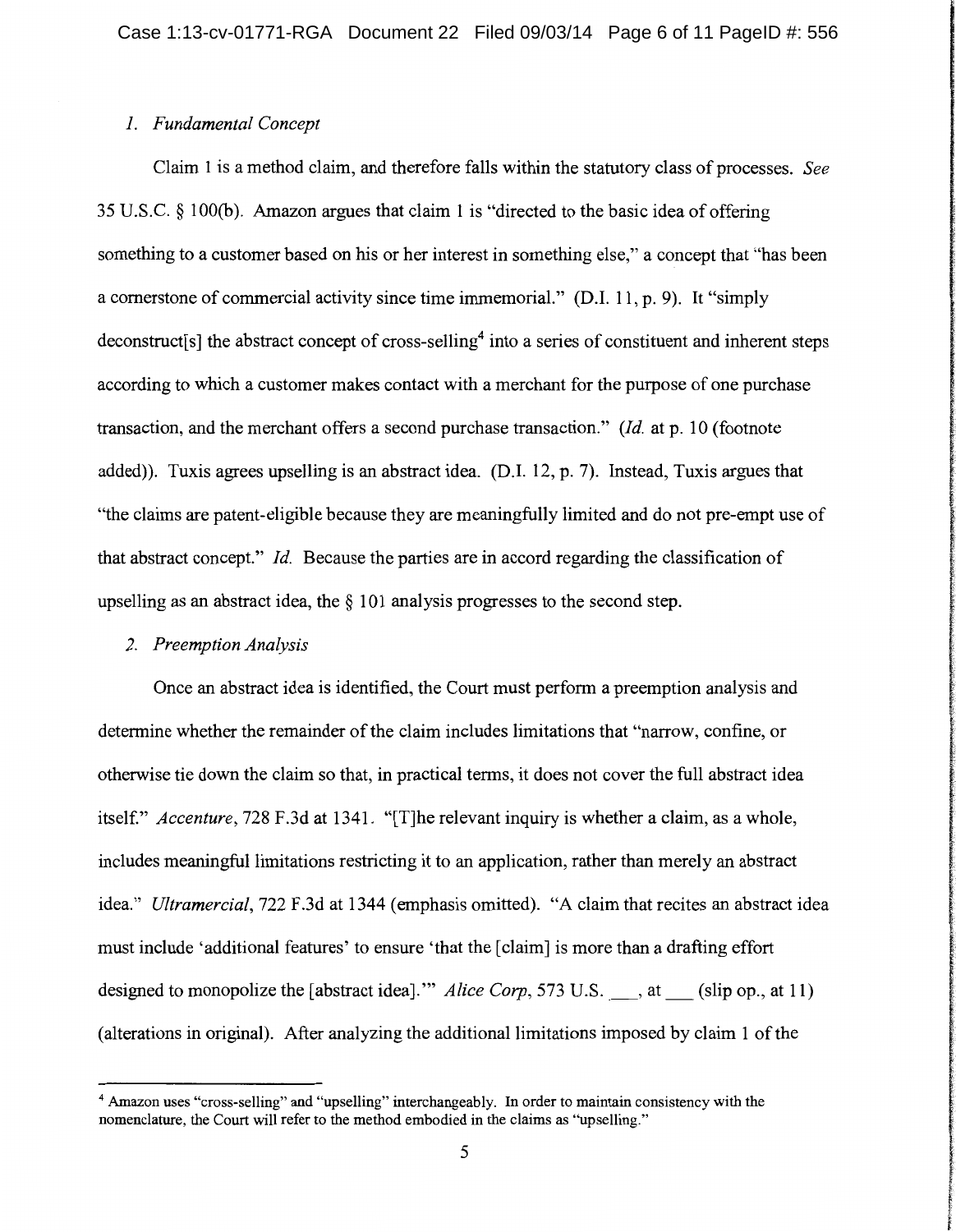'513 patent, the idea of upselling has not been sufficiently limited to prevent the claim from "cover[ing] the full abstract idea itself" *Accenture,* 728 F.3d at 1341.

Tuxis maintains that claim 1 does not pre-empt the concept of upselling because the claim limitations sufficiently narrow its scope. The full text of claim 1 is provided above, but it can be broken down into the following main steps:

- 1) establishing a communication with a user over an electronic communications device wherein the user initiates the purchase of a good or service;
- 2) obtaining data about: the user's identity, the good or service purchased, and a second data element relating to the user;
- 3) generating an upsell offer based on the second data element related to the identity of the user and the good or service purchased;
- 4) offering the upsell item and receiving an acceptance in real time.

According to Tuxis, prior methods of upselling suffered from information deficits and therefore were unable to accurately predict what the customer wants. (D.I. 12, p. 2). The method embodied in claim 1, Tuxis argues, overcomes this by basing its upsell recommendation on novel combinations of data, namely the "identity of the good or service of the primary transaction and the second data element [related to the user]." *(Id.* at p. 8 (alteration in original)). Moreover, the whole transaction is performed in real time using an electronic communications device. '513 patent, claim 1. Based on these limitations, Tuxis highlights twelve large classes of previously known upsell techniques that are excluded by claim 1 's limitations, including:

1) upselling not based on remote commerce, 2) upselling based on the customer's prior purchasing history but not the identity of the primary good or service, 3) upselling based on the amount a customer has spent in the past but not the identity of the primary good or service, 4) upselling provided some time after the primary transaction, 5) upselling based on how long ago a customer shopped at the business but not the identity of the primary good or service, 6) upselling based on items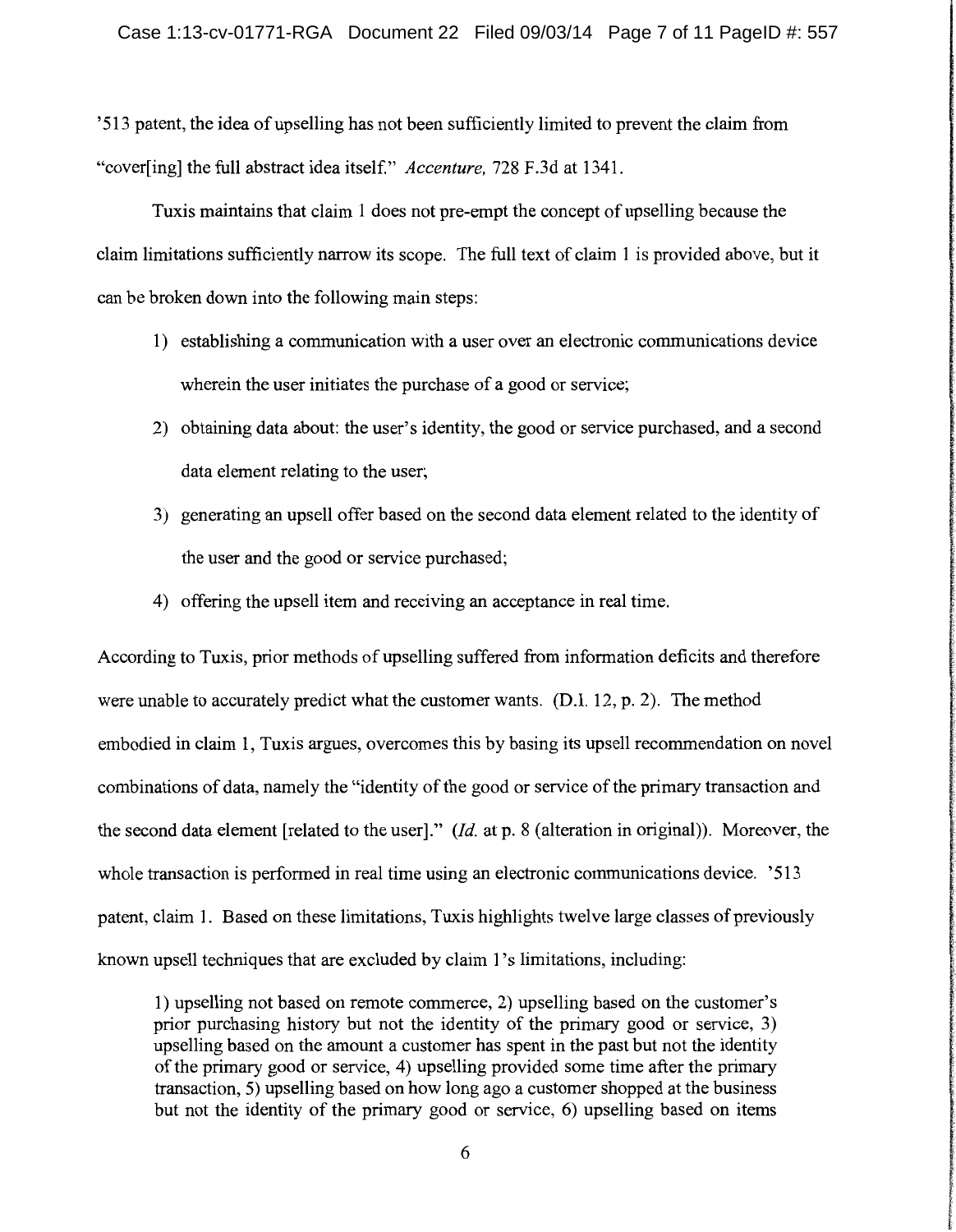infrequently purchased in the past but not the identity of the primary good or service, 7) upselling based on loyalty card information or reward systems, 8) upselling based on history of coupon use by a customer but not the identity of the primary good or service, 9) upselling not based on a primary transaction, 10) upselling based on pushed goods or services provided in a non-targeted manner, 11) upselling based on the current purchase but not on information about the customer, and 12) upselling based on information about other people or groups of people, but not on information relating to the customer.

(D.I. 12, pp. 8-9).

None of the limitations recited by Tuxis, however, are "meaningful." *Ultramercial,* 722 F .3d at 1344. Although the claim elements have some narrowing effect on the scope of claim 1, the practical effect is insubstantial, as evidenced by the categories of upselling provided by Tuxis that are not covered by claim 1. Six of the twelve categories reserved for the public involve recommending a second item without using the identity of the good or service purchased in the initial transaction (D.I. 12, pp. 8-9 (numbers 2, 3, 5, 6, 8, and 9)), and two more do not rely on information relating to the customer. *(Id.* (numbers 11 and 12)). The four remaining categories are: upselling not based on remote commerce, upselling not conducted in real time, upselling based on loyalty card information, and upselling based on non-targeted pushed goods. *(Id.*  (numbers 1, 4, 7, and 10, respectively)). Reserving for the public these narrow methods of upselling does not "meaningful[ly]" limit the abstract idea. Allowing claim 1 would permit the general concept of upselling to be patented, which pre-empts its use in all fields and "effectively grant[ s] a monopoly over an abstract idea." *Bilski,* 130 S. Ct. at 3231.

Additionally, claim 1 lacks an "inventive concept." There is no "element or combination of elements that is 'sufficient to ensure that the patent in practice amounts to significantly more than a patent upon the [ineligible concept] itself." *Alice Corp*, 573 U.S. , at (slip op., at 7) (alteration in original). Claim 1 requires nothing more than suggesting an additional good or service, in real time over an electronic communications device, based on certain information

7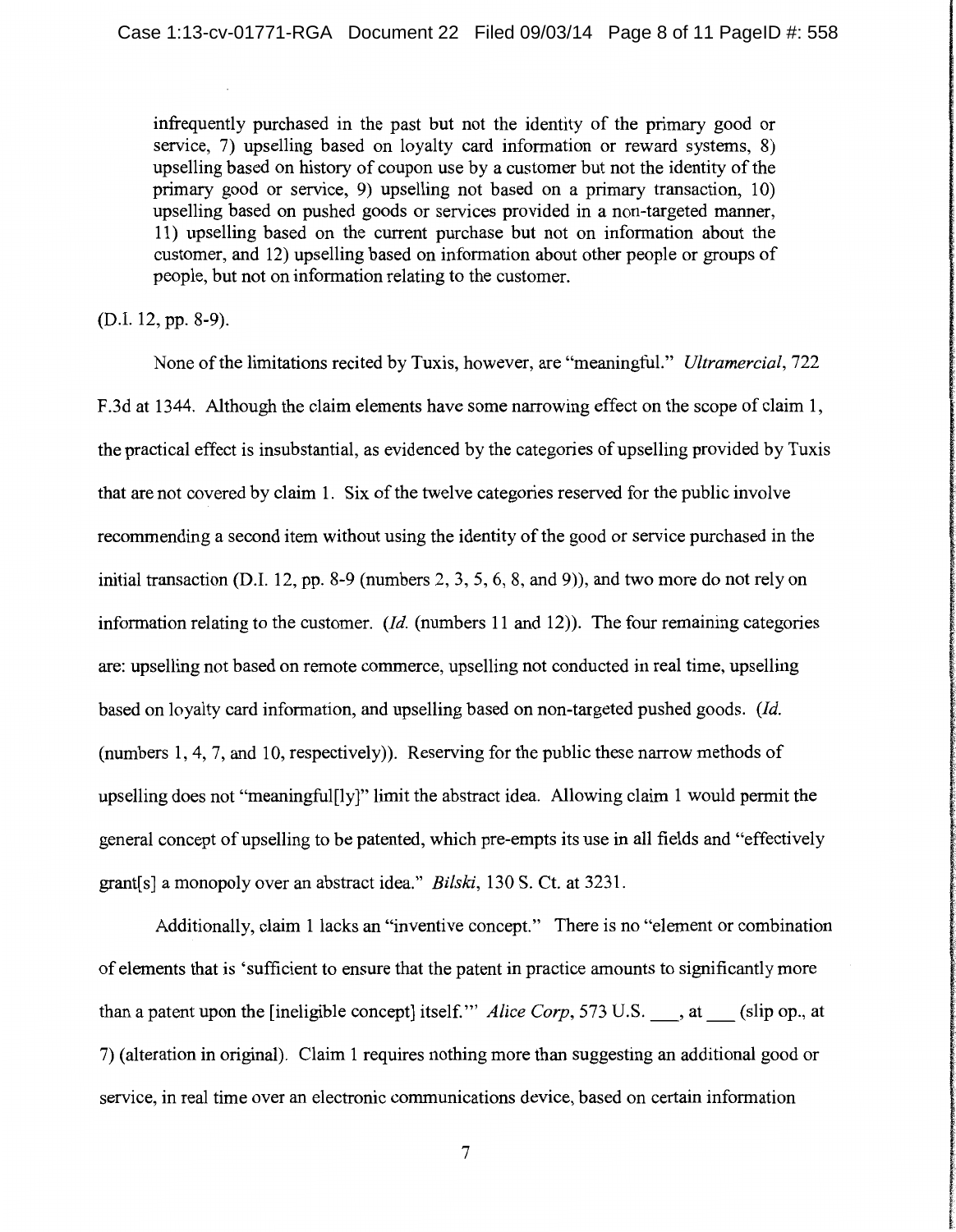obtained about the customer and the initial purchase. Shrewd sales representatives have long made their living off of this basic practice. A simple hypothetical is instructive: A man enters a clothing store to purchase a new pair of dress slacks ("a user initiated primary transaction for the purchase of a good or service"). The sales representative assists the man in finding a pair of pants, and in the process learns that the man is a banker ("a second data element relating to the [identity of the customer]"). Knowing that suspenders are fashionable in the banking profession, the sales representative offers the banker a pair of suspenders that match his pants (''utilizing at least in part the primary transaction data including the identity of the good or service of the primary transaction and the second data element [related to the customer] and determining at least one item for a prospective upsell"). The customer agrees with the sales representative and purchases the suspenders ("receiving an acceptance of the offer ... in real time"). This type of marketing strategy is at the heart of claim 1 and has been practiced as long as markets have been in operation. Conduct this transaction on "an electronic communications device" instead of in a physical store and it would be an infringing sales practice if claim 1 were valid. This cannot be permitted, as it would "tend to impede innovation more than it would tend to promote it." *Mayo,*  132 S. Ct. at 1293.

Moreover, the fact that the upsell item can be recommended "in real time" using a computer does not save claim 1 because the computer must be "integral" and facilitate "the process in a way that a person making calculations or computations could not." *Bancorp Servs., L.L.C. v. Sun Life Assurance Co. of Can. (US.),* 687 F.3d 1266, 1278 (Fed. Cir. 2012) ("[T]he fact that the required calculations could be performed more efficiently via a computer does not materially alter the patent eligibility of the claimed subject matter."); *Alice Corp*, 573 U.S., at\_ (slip op., at 15) (invalidating claims that amounted to "'nothing significantly more' than

8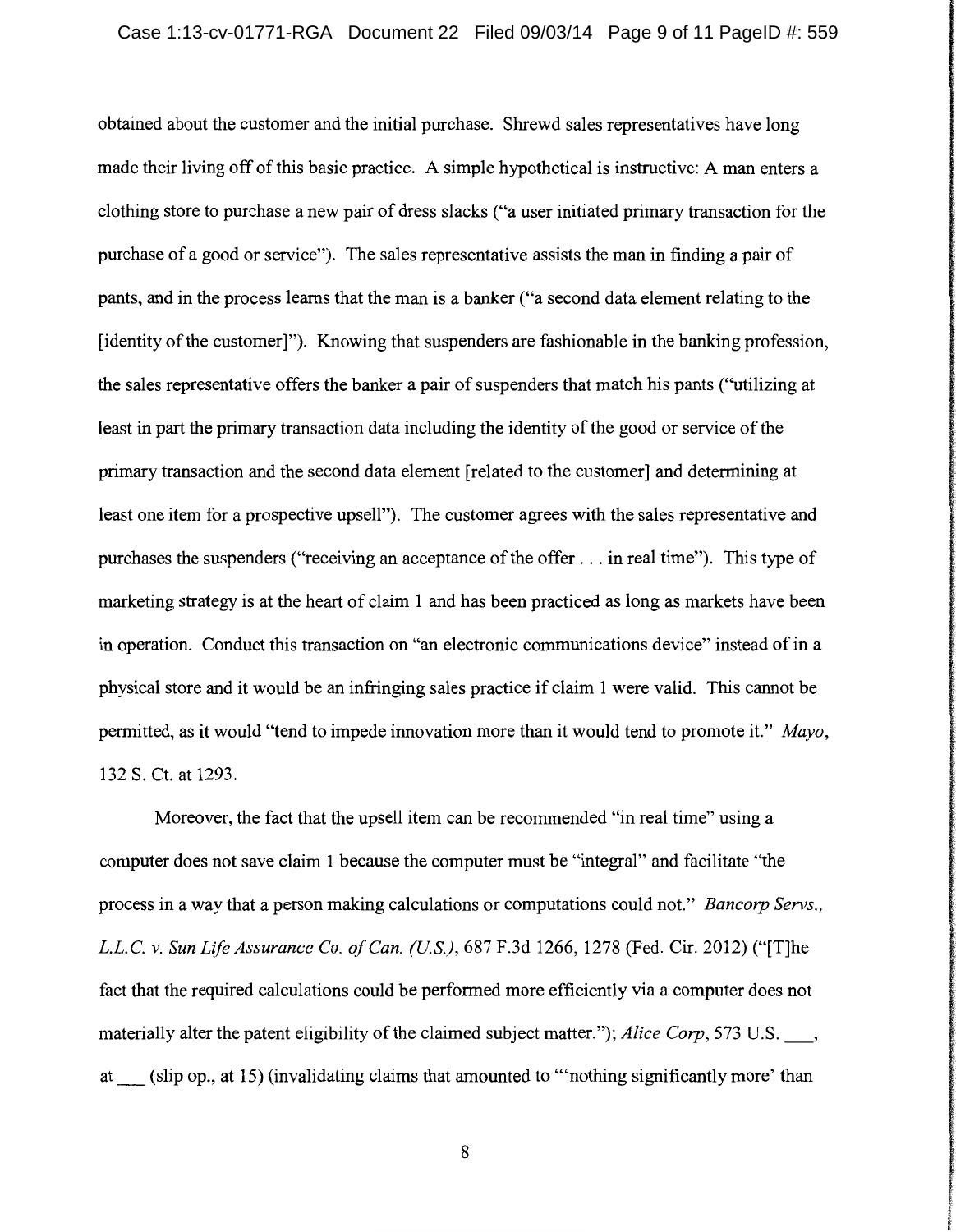**International Communication** 

in the contract of the

an instruction to apply the abstract idea of intermediated settlement using some unspecified, I generic computer"); *Dealertrack, Inc. v. Huber,* 674 F.3d 1315, 1333 (Fed. Cir. 2012) ("Simply adding a 'computer aided' limitation to a claim covering an abstract concept, without more, is insufficient to render the claim patent eligible."). As demonstrated above, a computer is not an integral part of the claim here. A human being can generate an upsell recommendation "during the course of the user initiated communication," although perhaps not with the efficiency or speed of a computer. The computer performs nothing more than purely conventional steps that are well-understood, routine, and previously known to the industry. *See Alice Corp,* 573 U.S. \_,at\_ (slip op., at 15). Therefore, the addition of an electronic communications device does not save claim 1 from invalidity.

Finally, to the extent the Plaintiff argues the patent in this case is similar to the patent in *Ultramercial* and therefore should be found to be patentable, the Court disagrees. In *Ultramercial* the Federal Circuit found that the claim was patentable in part because the patent claimed a "particular internet and computer-based method for monetizing copyrighted products." *Ultramercial,* 722 F.3d at 1350. According to the Federal Circuit, "the claim [in *Ultramercial*] appears far from over generalized, with eleven separate and specific steps with many limitations and sub-steps in each category." *Id.* at 1352-53. In addition, the steps recited in *Ultramercial* were more than "token pre- or post-solution steps," *i.e.,* "they are central to the solution itself." *Id.* at 1347, 1352. Here the '513 patent fails to limit claim 1, other than to confine the claim to real time upsell offers based on particular pieces of information that are transmitted over an electronic communications device. This is not a practical application with concrete steps, and is far less patentable then what was claimed in *Ultramercial.* Claim 1 "simply append[s] conventional steps, specified at a high level of generality," to an abstract

9